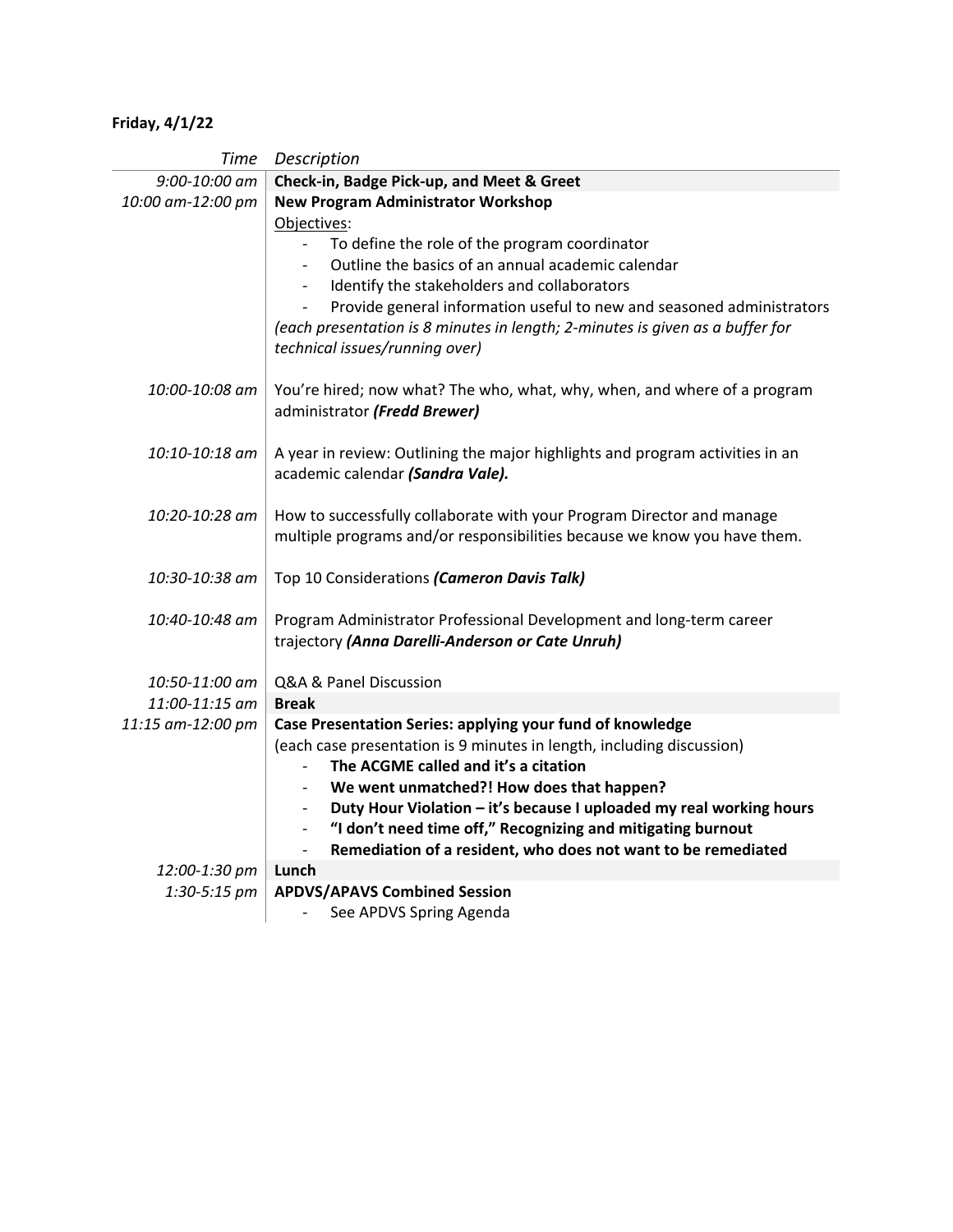## **Saturday, 4/2/22**

| Time              | Description                                                                                      |
|-------------------|--------------------------------------------------------------------------------------------------|
| 8:00-8:45 am      | <b>APAVS Business Meeting</b>                                                                    |
|                   | Objectives:                                                                                      |
|                   | Announcements<br>$\overline{\phantom{0}}$                                                        |
|                   | Introduce Steering Committee Board Members                                                       |
|                   | Call for Steering Committee & Council Members<br>$\overline{\phantom{a}}$                        |
|                   | Election<br>$\overline{\phantom{a}}$                                                             |
|                   | Introduce APAVS Sub-Committees                                                                   |
|                   | <b>Call for New Subcommittees</b>                                                                |
|                   |                                                                                                  |
| 8:00-8:10 am      | Announcements:                                                                                   |
|                   | Vision for the future of APAVS                                                                   |
|                   | Q&A Series w/ ACGME & ABS will take place virtually after the meeting.                           |
|                   | A call for questions will be sent via email and SVS connect. Hope to put                         |
|                   | together an FAQ document and a lecture recording.                                                |
|                   | Establishments of a quarterly virtual check-in with the APAVS                                    |
|                   |                                                                                                  |
|                   | community to follow a rolling academic calendar. Dates will be sent via<br>email and SVS connect |
|                   |                                                                                                  |
|                   |                                                                                                  |
| 8:10-8:20 am      | Introduction of the Steering Committee Members                                                   |
|                   | (PowerPoint containing a slide on each of the members) - each member will                        |
|                   | introduce themselves briefly.                                                                    |
|                   |                                                                                                  |
|                   |                                                                                                  |
|                   |                                                                                                  |
| 8:20-8:30 am      | Call for Steering Committee Council Members & Election                                           |
|                   |                                                                                                  |
| 8:30-8:40 am      | Introduce APAVS Sub-Committees                                                                   |
|                   | (each subcommittee will be given 5 minutes to discuss goals/objectives and                       |
|                   | what they have been working on)                                                                  |
|                   |                                                                                                  |
| 8:40-8:50 am      | Poll the APAVS community for feedback and request for new subcommittees                          |
| 8:50-9:00 am      | <b>Break</b>                                                                                     |
| $9:00 - 10:00$ am | <b>All things ACGME</b>                                                                          |
|                   | (each presentation is 8 minutes in length; 2-minutes is given as a buffer for                    |
|                   | technical issues/running over)                                                                   |
|                   |                                                                                                  |
| $9:00 - 9:08$ am  | Milestones 2.0: What changed; considerations that impact your                                    |
|                   | evaluations/forms, CCC, and program                                                              |
|                   |                                                                                                  |
| 9:10-9:18 am      | Effects of the COVID-19 Pandemic on training programs requirements,                              |
|                   | minimum case requirements, and self-study: how has the ACGME responded?                          |
|                   |                                                                                                  |
| 9:20-9:28 am      | Excelling at WebADS Updates: Top tips, responsibilities, and areas of concern                    |
|                   | (Kate McGurk)                                                                                    |
| 9:30-9:38 am      |                                                                                                  |